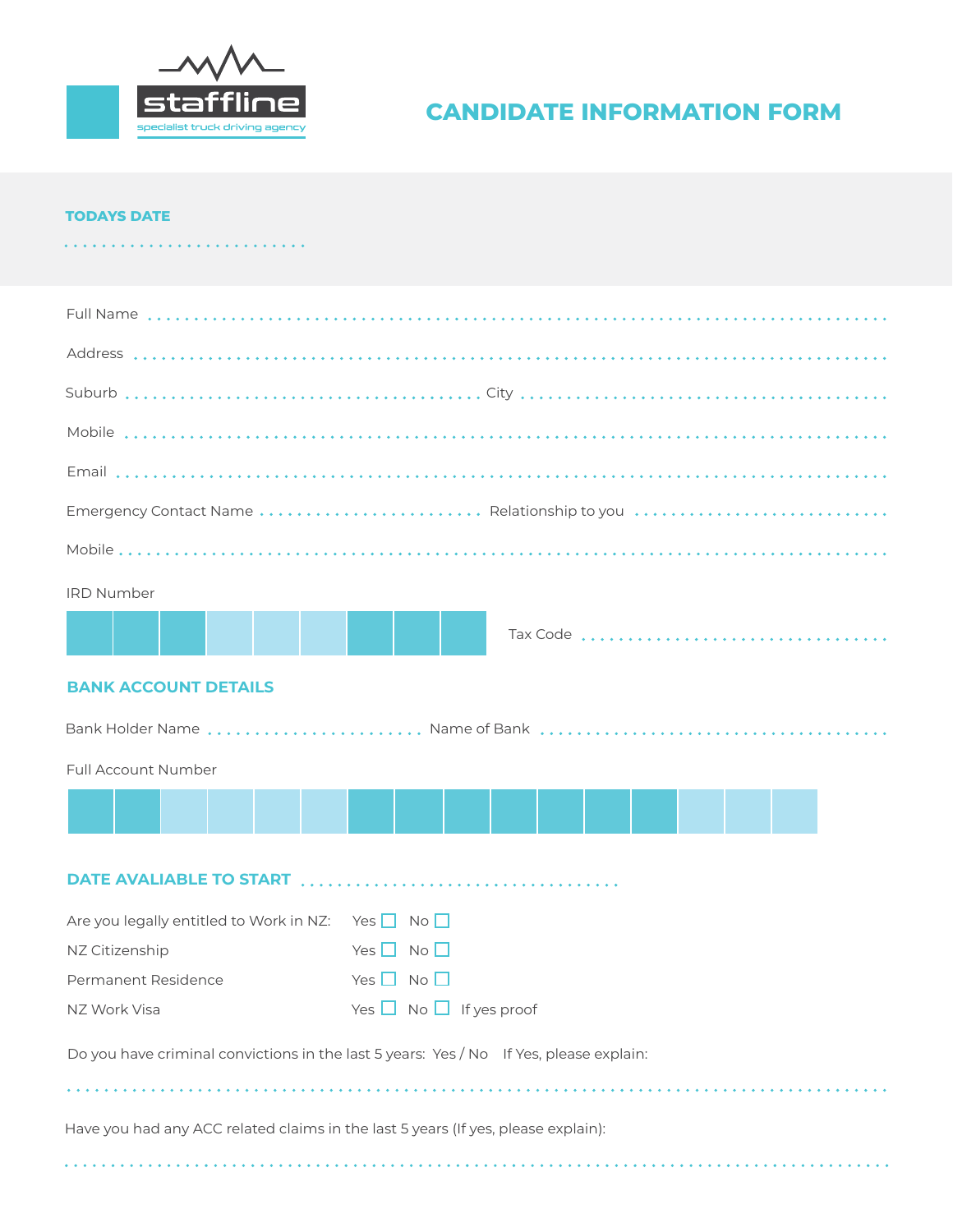| Do you have existing medical conditions that might affect your ability to perform your role (please specify): |
|---------------------------------------------------------------------------------------------------------------|
| Are you taking any medication, please specify                                                                 |
|                                                                                                               |
| Do you smoke? Y / N                                                                                           |
| Have you been involved in any vehicle accidents in the past 10 years please specify                           |
|                                                                                                               |
| What are your hobbies and interests?                                                                          |
|                                                                                                               |
| Do you have a COVID-19 Vaccine Pass? Y / N                                                                    |
| Do you consent to have your pass scanned by Staffline and shared, if requested, to our clients? Y / N         |
|                                                                                                               |
| Do you have your own vehicle? Yes<br>No <sub>1</sub>                                                          |
| What shifts can you work? Day<br>Night $\Box$                                                                 |
| Are you currently employed? Yes<br>No <sub>1</sub>                                                            |

### **DRIVING DETAILS**

Title .......

Vehicle Combinations, Gen Freight, Curtain Sider, Refrigeration, Truck&Trailer, Containers, Tippers, Road Ranger, Flat Deck, B Train, Chains & Twitches, Semi, Tanker, Swinglift, Other....

| Classes: $1 \square$ 2 $\square$ 3 $\square$ 4 $\square$ 5 $\square$ 6 $\square$                   |  |  |  |
|----------------------------------------------------------------------------------------------------|--|--|--|
| Endorsements: $DG \fbox{ or } D \in D$ P $\Box$ WTR $\Box$ Hiab $\Box$ Osh $\Box$ Swinglift $\Box$ |  |  |  |
|                                                                                                    |  |  |  |
| <b>EMPLOYMENT HISTORY</b>                                                                          |  |  |  |
|                                                                                                    |  |  |  |
|                                                                                                    |  |  |  |